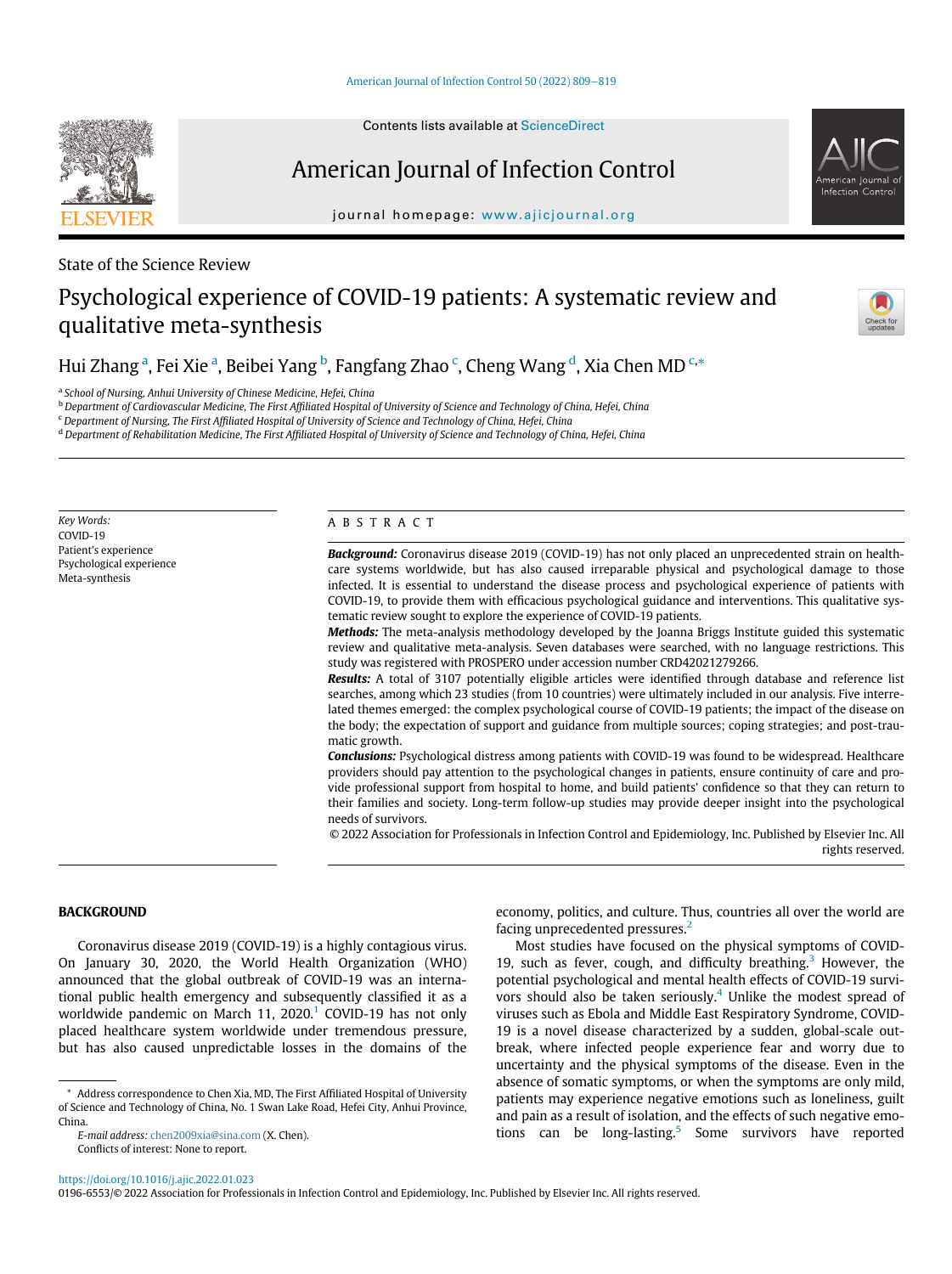experiencing varying degrees of anxiety and depression, even 6-12 months after discharge from the hospital.<sup>[6](#page-6-5)</sup> For patients, psychological distress can reach dangerous levels if not managed properly, affecting functional and mental health, undermining functioning and quality of life, and possibly even causing death. The psychological impacts and burden of major disasters on survivors are much more persistent and widespread than the physical damage.<sup>[7](#page-6-6)</sup>

The number of confirmed COVID-19 cases in countries around the world is still increasing, and the psychological effects of the outbreak are being felt by millions of people. Many studies have reported the experience of patients with COVID-19. However, medical systems and culture differ among countries, as do the disease experience and emotional changes of infected persons. Thus, a single qualitative study cannot fully reflect the authentic disease experience of heterogenous populations. Therefore, it is necessary to comprehensively investigate changes in the inner world of COVID-19 patients.

In this study, the published quantitative literature on COVID-19 patients was evaluated and integrated, to elucidate the psychological experiences and needs of COVID-19 patients. We aimed to obtain deep insight into the psychological and spiritual changes of confirmed COVID-19 patients, provide a reference point for the formulation of psychological interventions for patients, promote physical and mental recovery, and help patients return to society and family life.

## **METHODS**

#### Design

The meta-analysis methodology developed by the Joanna Briggs Institute (JBI) guided this systematic review and qualitative meta-analysis.<sup>[8](#page-6-7)</sup> This approach is based on pragmatism and phenomenology, and was designed to aid the synthesis of qualitative research. We prospectively submitted the systematic review protocol for registration on PROSPERO (CRD42021279266).

#### Inclusion criteria

The Population, Indicators, Context and Study (PICoS) criteria were used as a framework when evaluating the literature, as shown in [Table 1](#page-1-0).

#### Search strategy

The CNKI, Wanfang, SinoMed, Pubmed, Web of Science, Cochrane Library, and Embase databases were searched systematically, mainly for qualitative studies on the experience of COVID-19 patients. The retrieval period was January 2020-July 17, 2021. The search was carried out by combining subject words and free words. The whole search strategy is provided in [Appendix S1](#page-8-0).

### <span id="page-1-0"></span>Table 1

Inclusion criteria for the literature studies

| PICoS criteria                                                    | Eligibility criteria                                                                                                                                                                  |
|-------------------------------------------------------------------|---------------------------------------------------------------------------------------------------------------------------------------------------------------------------------------|
| Population / Participants<br>Indicators/phenomenon<br>of interest | Adult patients diagnosed with COVID-19 by clinicians<br>Patients' experiences of illness, mental state                                                                                |
| Context                                                           | Any country, hospital, or place                                                                                                                                                       |
| Study design                                                      | Qualitative research, including phenomenological<br>research, grounded theory, focus groups and other<br>qualitative methods, as well as mixed methods<br>with qualitative components |
| Exclusion criteria                                                | Duplicate publication and incomplete information;<br>full text no available; poor-quality methodology;<br>topic of the article cannot be extracted                                    |

#### Quality assessment

The quality of the literature studies was evaluated using the Quality Research Evaluation Criteria of the Centre for Evidence-based Health Care, JBI, Australia.<sup>[8](#page-6-7)</sup> Grade A indicates that the quality standard is fully met, such that the possibility of bias is remote. Grade B indicates that the quality standard is partially met, such that the possibility of bias is moderate. Grade C indicates that the quality standard is not met at all, such that the possibility of bias is high. Grade C studies was excluded from this study. Two reviewers trained in qualitative research methods independently evaluated the studies, and a third reviewer arbitrated in the case of dissenting opinions. Literature quality assessment results in [Appendix S2.](#page-8-1)

#### Data extraction and synthesis

The following data were extracted from the studies: author, location, qualitative research method, interesting phenomena, and qualitative analysis results (See [Appendix S3](#page-9-0)). Using the standardized data extraction tool of JBI-QAR, the literature results were summarized and integrated using pooled integration method. The 2 reviewers extracted the theme of each study from the full text, reclassified the theme to derive a new category after discussion with the third reviewers, and then integrated the new theme.

#### RESULTS

#### Study screening

The research selection and inclusion processes are shown in [Figure 1](#page-2-0).

A total of 23 studies were included (8 in China, 3 in the United States, 5 in Iran, and 7 countries including South Korea, India, Belgium, Turkey, Nigeria, Australia, and Denmark). Qualitative studies  $(n = 22)$  and mixed-method studies  $(n = 1)$  with qualitative data were included in the meta-synthesis.

#### Meta-synthesis of qualitative data

Eighty-seven topics were extracted from the 23 studies. The topics were then reclassified, summarized, and integrated into 20 categories and 5 themes [Table 2.](#page-2-1) lists the main themes and subthemes.

#### Theme 1: Complex psychological course of COVID-19 patients

#### COVID-19 perceived as a distant threat

Four studies showed that some people pay no attention to COVID-19 and have insufficient awareness of the disease; this can be referred to as "blind confidence." $9-12$  They believe that the threat of the virus is remote and only infects people with low immunity, such as the elderly and children, while those who regularly exercise and are in good health will not be infected. Thus, they have low selfawareness of prevention measures like wearing masks and social distancing. When patients show early stage COVID-19 symptoms, they often believe that they are suffering from other conditions (such as the common cold, allergies, or digestive tract diseases). However, while waiting for the results of the COVID-19 tests, patients are often nervous and anxious, and hope that they will not test positive.  $13,14$  $13,14$ 

#### Panic caused to COVID-19 diagnosis

After receiving the news of a COVID-19 diagnosis, the psychological course of the patient is time-dependent. Three studies reported that the first thing the patients showed was shock, perceiving the result as a surreal event.<sup>[9](#page-6-8)[,14](#page-6-10),[15](#page-6-11)</sup> Four other studies mentioned that patients first expressed denial.[12,](#page-6-12)[13](#page-6-9)[,16](#page-6-13)[,17](#page-6-14) Infected individuals believing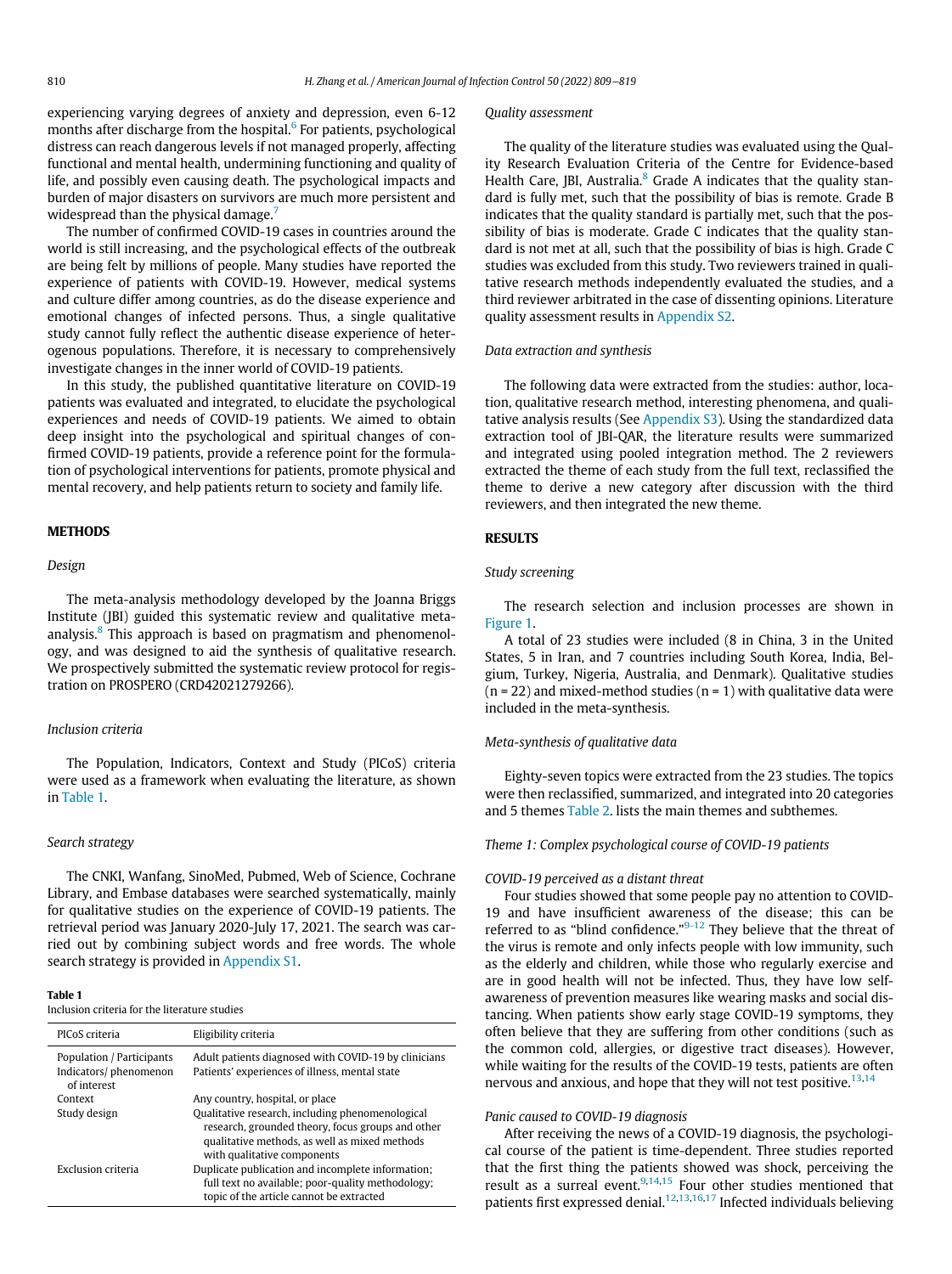<span id="page-2-0"></span>

Fig 1. PRISMA flow diagram of the study selection and inclusion processes.

that their disease experience is inconsistent with the clinical symptoms reported in the media may question the test results. Once infection is confirmed, fear may arise; this emotion was expressed by all

#### <span id="page-2-1"></span>Table 2

#### Main themes and associated subthemes

| Theme                                                                    | Associated subtheme                                                                                                                                                                                                                                  |
|--------------------------------------------------------------------------|------------------------------------------------------------------------------------------------------------------------------------------------------------------------------------------------------------------------------------------------------|
| Theme1: Complex psychological<br>course of COVID-19 patients             | 1. COVID-19 perceived as a distant threat<br>2. Panic caused by COVID-19 diagnosis<br>3. Feelings of loneliness and helplessness<br>4. Stigma and being labeled<br>5. Uncertainty and desire for respect                                             |
| Theme 2: Impact of disease on<br>the body                                | 6. Painful physical manifestations<br>7 Powerlessness over the after-effects of the<br>disease                                                                                                                                                       |
| Theme 3: Expectation of support<br>and guidance from multiple<br>sources | 8. Inadequate information about the disease<br>9. Desire for communication and emotional<br>support<br>10. Heavy financial burden<br>11. Desire for continuous medical support<br>12. Expectation of support from family, soci-<br>ety and the state |
| Theme 4: Coping strategies                                               | 13. Active personal response<br>14. Support from family and friends<br>15. Reassurance from medical staff<br>16. Spiritual beliefs provide comfort                                                                                                   |
| Theme 5: Post-traumatic growth                                           | 17. Rethinking the meaning of life<br>18. Enhancement of health literacy<br>19 Increased stress resistance<br>20. Gratitude to the country and healthcare<br>providers                                                                               |

participants. Fear comes from 2 primary sources: uncertainty about the disease (concern regarding prognosis and the possibility of death), and the requirement to isolate. The unfamiliarity of the isolation ward, constant beeping of instruments, and proximity of medical staff in strange clothing create a sense of oppression. Also, negative events such as resuscitation and death of other patients can occur in the ward.

Twenty-three studies reported the presence of worry in patients, for various reasons. Some people expressed concern about their illness, fearing that they would not receive timely medical assistance, and that the disease would worsen resulting into complications or even death. $11,14,18$  $11,14,18$  $11,14,18$  $11,14,18$  Some people are afraid that they will infect their family and friends, and damage their health.<sup>[9,](#page-6-8)[12,](#page-6-12)[13](#page-6-9)[,19-26](#page-6-17)</sup> Some patients play multiple roles, such as the family breadwinner and a leader at work. Infection forces them to play the patient role, possibly leading to role conflict and feelings of guilt due to failure to fulfill family responsibilities and work in a timely manner.<sup>[17,](#page-6-14)[19](#page-6-17)[,23](#page-6-18)[,27](#page-6-19),[28](#page-6-20)</sup> Patients with children may think that being sent to the hospital by ambulance will cause psychological distress for their children.

#### Feelings of loneliness and helplessness

Eventually, patients tend to gradually accept their diagnosis and cooperate with the treatment. Because COVID-19 can be transmitted through droplets and aerosols, patients must be isolated. During the treatment period, patients are not allowed visitors, cannot communicate with others face to face, lack social contact and are thus socially disconnected. Patients may feel abandoned, such that their mental health is impaired. Patients are deprived of their freedoms and cut off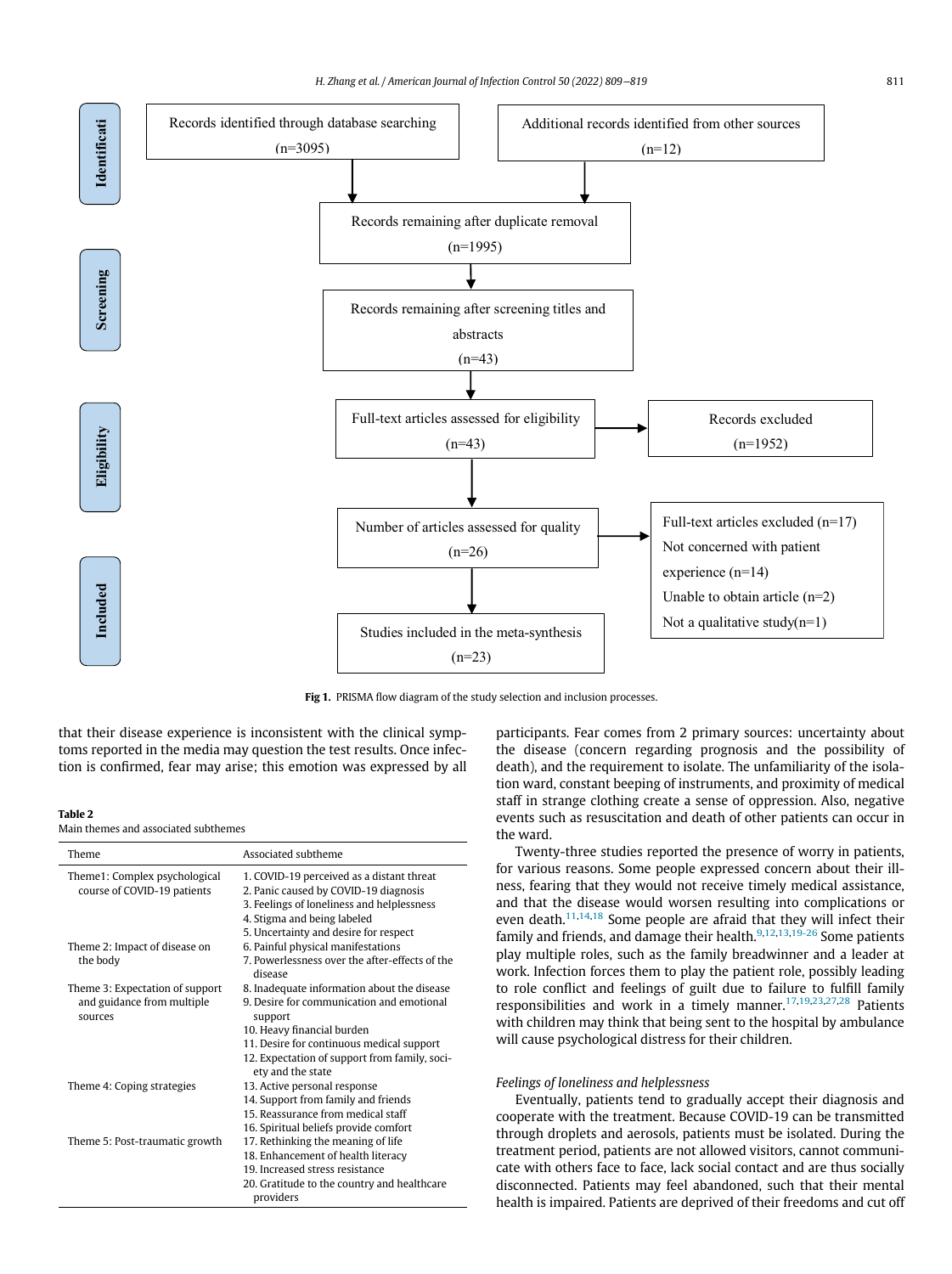from the outside world, with phones being the only means of communication therewith. Eleven studies reported that patients felt lonely and missed their families.<sup>[10](#page-6-21),[12-15,](#page-6-12)[17](#page-6-14)[,18](#page-6-16),[21](#page-6-22),[22,](#page-6-23)[24,](#page-6-24)[27](#page-6-19)</sup> During isolation patients need to take care of themselves, due to their diminished health status, and cannot do many things by themselves. $28$  One patient reported that it was difficult for him to drink a glass of water. The monotonous and tedious isolation days mean that patients eagerly look forward to the end of that period.<sup>[9](#page-6-8)</sup>

#### Stigma and being labeled

Seven studies reported that patients felt ashamed; they thought that their failure to protect themselves caused more people to become infected, and their lack of opportunity to apologize to them, led to feelings of guilt.<sup>[9,](#page-6-8)[10](#page-6-21)[,14](#page-6-10),[22](#page-6-23),[23,](#page-6-18)[25,](#page-6-25)[26-28](#page-6-26),[31](#page-7-0)</sup> The feelings of shame were so persistent that some patients continued to feel it even after dis-charged from the hospital.<sup>[14](#page-6-10)</sup> Fear of being contagious was reported, along with feeling under pressure when hearing people talk about COVID-19, due to fear that the conversation will be about them.

With the spread of rumors, the public's attitude towards infected persons has deteriorated. Patients with COVID-19 reported being discriminated against and labeled by others. Epidemiological traceability is a component of disease investigations, and infected individuals are required to disclose their travel plans for outbreak prevention and control. However, some respondents stated that the survey process made them uncomfortable, as if they were being interrogated like criminals.[28](#page-6-20) Some patients' privacy is compromised, and they became subjects of gossip, sometimes even suffering personal attacks and cyberbullying. Patients thus may feel angry and aggrieved, given that they are also victims of the virus.<sup>[13,](#page-6-9)[15](#page-6-11)[,19](#page-6-17),[23](#page-6-18)</sup>

#### Uncertainty and the desire for respected

In the late stages of treatment, patients may feel happy and excited on learning that a viral nucleic acid test is negative. After receiving the discharge notification, many patients show concern regarding the uncertainty of the disease course. Five studies reported that patients did not know if the virus was still present in their bodies, fearing that the illness would return, they felt like "ticking time bombs" and cut themselves off from other people.<sup>[9](#page-6-8)[,10](#page-6-21),[13,](#page-6-9)[21,](#page-6-22)[28](#page-6-20)</sup> This persistent alienation had an impact on the participants' social and emotional functioning. The participants also feared being re-infected by others, and never wanted to go through that painful time again.

Ten studies showed that the public's alienation of COVID-19 patients can affect the relationships of the cured at home and work, where they are sometimes asked to work in separate offices or home-school their children.<sup>[9](#page-6-8),[10,](#page-6-21)[13](#page-6-9)[,14](#page-6-10)[,16](#page-6-13),[17,](#page-6-14)[25,](#page-6-25)[28](#page-6-20)[,29](#page-6-27),[31](#page-7-0)</sup> Others associate survivors with the virus. Recovered persons may always feel that others are talking about them behind their back, that people "avoid them like the plague", and that they are seen as a "walking virus" that brings misfortune to others.<sup>[13](#page-6-9)</sup> Avoidance, rejection, and blaming of the healed person are more difficult to deal with than physical pain. Patients have an innate desire to be respected and understood. To address this situation, some people in recovery try to conceal their medical history from others.<sup>1</sup>

#### Theme 2: Impact of disease on the body

#### Painful physical manifestations

In ten studies, patients reported feeling miserable, and that the ill-ness was an awful experience.<sup>[9,](#page-6-8)[11-14](#page-6-15),[18,](#page-6-16)[21,](#page-6-22)[26](#page-6-26)[,28](#page-6-20),[29](#page-6-27)</sup> Unlike ordinary pneumonia infections, COVID-19 is associated with an intense attack on bodily systems by a highly functioning immune system, in addition to compromised lung function. Patients may exhibit non-specific symptoms such as labored breathing, high fever, headache, loss of taste, diarrhea, and weakness, as well as inexplicable crying, emotional disorders, hallucinations, and recurrent nightmares. In some

patients, underlying illnesses are also aggravated by COVID-19, which can be a very severe mental test.<sup>24</sup> Every person who has recovered from the virus experiences pain that may be difficult for others to imagine.

#### Powerlessness over the after-effects of the disease

Although patients are discharged from hospital when cured, the devastating effect on the body of the illness remain. Recovered patients may think they are entirely free of the virus, and thus do not expect the sequelae thereof to be unbearable.<sup>[16](#page-6-13)[,28](#page-6-20)</sup> Typical sequelae of SARS and COVID-19 in severely ill patients 1-3 years after discharge from the hospital include pulmonary fibrosis. Stroke and tinnitus may also be experienced while in recovery, and even simple movements (such as going up and down stairs or turning over in bed) can be a struggle. Thus, their battle with the virus is not over, they may in fact experience more torment after being cured. COVID-19 not only affects the body, but also weakens the will; the recovered person suffers the double blow of physical and psychological damage. The life of the recovered patient thus changes markedly.

#### Theme 3: Expectation of support and guidance from multiple sources

#### Inadequate information about the disease

As a novel infectious virus, the COVID-19 pandemic has also constituted an information crisis. There is a lack of public knowledge about the characteristics of COVID-19, as well as prevention and control measures in the early stages of the disease. Mass media (TV, radio), social media platforms (WeChat, Facebook), and online resources (web search) are essential channels through which the public can obtain information about diseases, but mixed messages from various sources makes it difficult for patients to distinguish the true from the false, leading to confusion and distrust of information.[10](#page-6-21),[15](#page-6-11),[22](#page-6-23) As a consequence, some people try to prevent the virus with obscure remedies, such as eating and performing nasal washes with salt water. $9,28$  $9,28$ 

With the rising number of confirmed diagnoses and deaths reported in the media, patients may experience a substantial psychological burden. Some intentionally avoid exposure to news about COVID-19.[29](#page-6-27) The confusion, vague predictions, and sense of impending doom associated with COVID-19 messaging has created uncertainty and confusion among patients. Some participants described the experience as like being caught between life and death.<sup>[11](#page-6-15),[27](#page-6-19)</sup>

#### The desire for communication and emotional support

In ten studies, patients reported desire for emotional support from family and medical care, especially during isolation.<sup>[9,](#page-6-8)[10](#page-6-21)[,13](#page-6-9)[,14](#page-6-10),[16](#page-6-13),[22,](#page-6-23)[25-28](#page-6-25)</sup> However, precautions to prevent viral transmission make it difficult for patients to interact and communicate with others. Some patients reported being unable to communicate with healthcare providers because of language barriers (eg, limited English proficiency, poor ability to communication in local languages), and their needs were not accurately communicated to healthcare providers. $9,27$  $9,27$  $9,27$  Isolating patients can only relieve their distress through phone screens and videos calls their families.

#### Heavy financial burden

Seven studies reported on the stress that financial burdens placed on patients.[10,](#page-6-21)[14](#page-6-10)[,17](#page-6-14),[20](#page-6-28),[24,](#page-6-24)[25](#page-6-25)[,28](#page-6-20) In particular, the sudden change of circumstances disrupted the financial plans of married people staying at home due to their illness. Many young and middle-aged patients stated that it was difficult to meet their regular financial commitments. Hospitalization disrupted the family's primary financial source in some cases, leading to the inability to repay loans and the need for home care even after discharge from the hospital, all of which put families under tremendous financial pressure.<sup>[14,](#page-6-10)[20](#page-6-28)[,25](#page-6-25)</sup>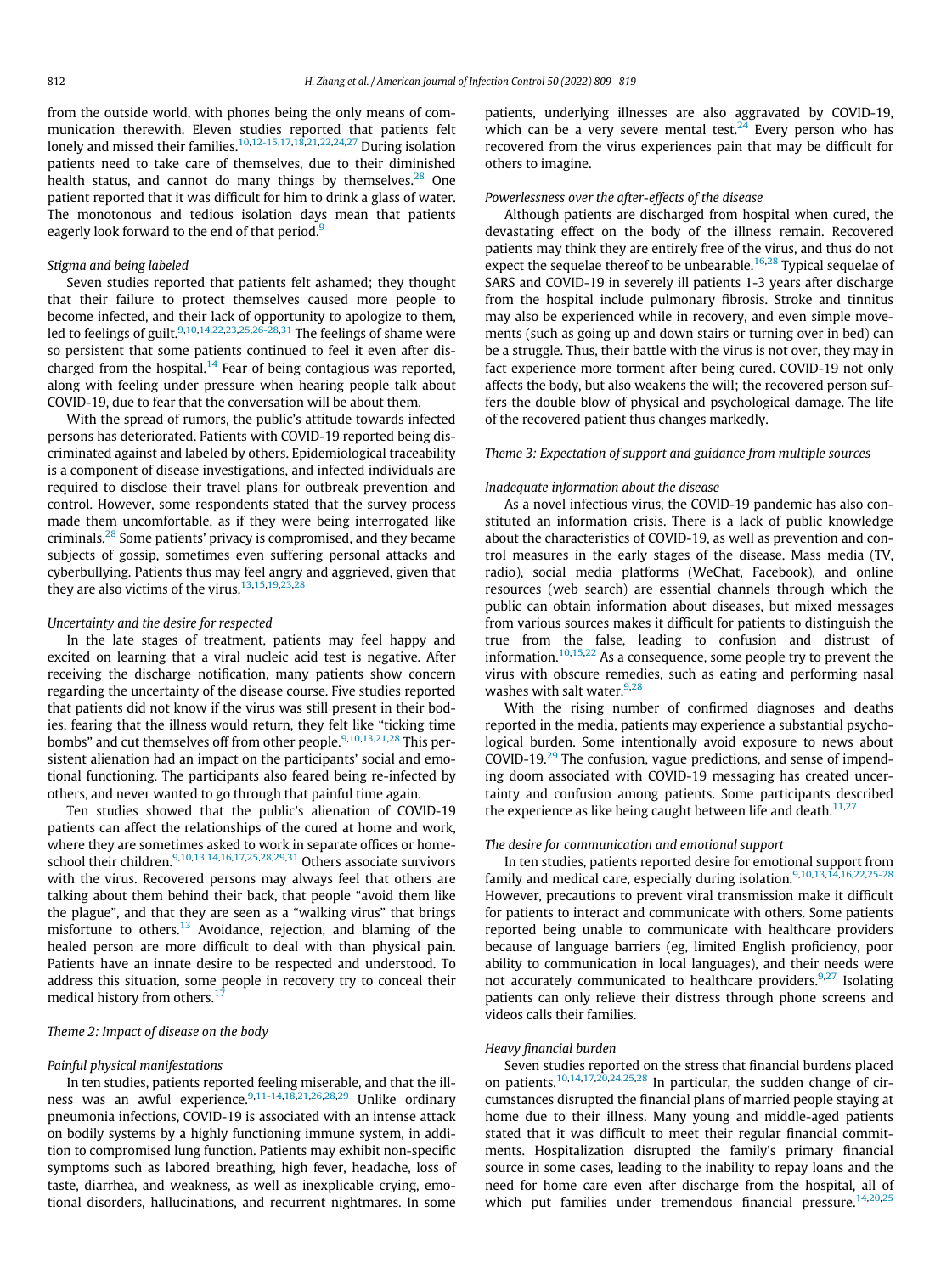Moreover, the uncertainty associated with the disease meant that some patients were unable to return to work in a timely manner, and some feared being fired by their bosses or replaced by others. For various reasons, it can be difficult for recovered patients to find jobs again even after they are discharged from the hospital.<sup>[10,](#page-6-21)[17](#page-6-14)[,24](#page-6-24),2</sup>

#### Desire for continuous medical support

In the early stages of the pandemic, overcrowded hospitals and a large number of new patients prevented timely treatment. As they moved from hospital to hospital, patients became tired, experienced feelings of helplessness, and even became distrustful of hospitals and the government.<sup>[14](#page-6-10)[,19](#page-6-17),[26,](#page-6-26)[29](#page-6-27)</sup> Recovered patients returning to their families after discharge are not trained by medial staff. Hospitals may fail to provide continuous medical care, such that the families do not knowing anything about the physical and psychological problems of recovered patients; this causing considerable stress and tension within families.<sup>[10](#page-6-21)[,25](#page-6-25)</sup>

#### Expectation of support from family, society, and the state

The power of individuals to overcome the disease or combat rumors is weak, and patients desire support from the family, society, and government.<sup>[10,](#page-6-21)[21](#page-6-22)</sup> The government may implore the public to change their perceptions of COVID-19 survivors, help survivors resume work and productive activities, improve the tenuous economic status of patients, and enact relevant laws and regulations to protect the privacy and rights of patients and the interests of their families.

#### Theme 4: Coping strategies

#### Active personal response

After a bout of depression, patients tend to adjust their mindset to face treatment in a positive manner and comply with the requirements of healthcare provider. Six studies reported that patients improved their self-confidence by constantly encouraging themselves to overcome the disease through enhanced resilience.<sup>[9,](#page-6-8)[13](#page-6-9)[,19](#page-6-17),[23](#page-6-18),[25,](#page-6-25)[28](#page-6-20)</sup> Most patients reduced their anxiety via cognitive adjustment and distraction. During isolation, many patients distracted themselves from their monotonous surroundings by reading, listening to music, and participating in religious activities.

#### Support from family and friends

During isolation, 11 studies reported that patients mentioned family support as the best source of motivation to overcome the disease.[9,](#page-6-8)[13,](#page-6-9)[16-19](#page-6-13),[24](#page-6-24),[25,](#page-6-25)[28-30](#page-6-20) Patients experienced love from, and recognized the value of their families. Three studies reported the importance of the comfort and support from friends during treatment, who helped patients through difficult times by providing money and food. $9,28,29$  $9,28,29$  $9,28,29$  $9,28,29$  A special kind of friendship is also established among friends who have overcome the virus together. In such a shared environment, patients develop empathy for each other, and build deep friendships by sharing information, and listening to and encouraging each other.

#### Reassurance from medical staff

Doctors and nurses had the most contact with patients during isolation, and provided a sense of security during hospitalization. Patients in 7 studies reported that the healthcare providers not only saved their lives but also boosted their morale and helped to manage negative emotions.<sup>[10](#page-6-21)[,12-14,](#page-6-12)[17](#page-6-14)[,29](#page-6-27)[,31](#page-7-0)</sup> Equal respect and love were felt by everyone; discrimination against patients who had the virus was not experienced. According to 1 study, the medical team also gave small gifts and sang songs for patients who had birthdays during hospitalization, and this humanistic care brought patients psychological comfort.[31](#page-7-0)

#### Spiritual beliefs provide comfort

Although countries vary in terms of culture and ethnicity, spiritual beliefs have helped patients in many nations deal with the difficulties caused by the pandemic. Some patients believe in and rely on God, and that faith will help them through difficult times. During illness, some religious people try to find spiritual comfort. Charitable acts and oaths can bring inner peace and strengthen their faith. Such people believe in divine destiny and are satisfied with the future planned for them by God. Many participants reported that their relationship with God improved after experiencing difficult and exhausting situa-tions associated with the pandemic.<sup>[9,](#page-6-8)[10](#page-6-21)[,14](#page-6-10),[18](#page-6-16),[23,](#page-6-18)[25](#page-6-25)</sup>

#### Theme 5: Post-traumatic growth

#### Rethinking the meaning of life

Patients in 8 studies viewed their illness as a significant turning point in their lives.<sup>[12](#page-6-12),[13](#page-6-9),[19-21](#page-6-17)[,24](#page-6-24),[26](#page-6-26),[30](#page-7-1)</sup> Some participants reported experiencing a physical and spiritual cleansing, and feelings of rejuvenation. The pandemic slowed down their fast-paced lives, and patients had time to reflect on and re-prioritize their lives. Some patients states that they would be more respectful of life and appreciate how hard health is to come by. They also said that they intended to cherish every day, spend more time with their families, exercise more, and approach life with an optimistic attitude.<sup>[13](#page-6-9)</sup>

#### Enhancement of health literacy

Cured patients in 3 studies stated that COVID-19 improved their health literacy.<sup>[9](#page-6-8)[,12](#page-6-12),[26](#page-6-26)</sup> These patients reflected on their previously unhealthy lifestyles and reported that they would improve their personal hygiene and pay more attention to diet, nutrition, and protection measured; they intended to wash their hands more frequently, wear masks, and maintain social distancing. However, some patients reported extreme, compulsive behaviors such as washing their hands all the time and completely shutting themselves off from others.

#### Increased stress resistance

The pandemic has caused not only negative emotions and effects, but also many positive ones, such as courage, personal growth, and increased mental toughness. In particular, some survivors of COVID-19 thanked the virus for giving them the courage to face life, $2^{1,26}$  $2^{1,26}$  $2^{1,26}$  and other described the experience as "touching the devil's nose and coming back."<sup>[13](#page-6-9)</sup> Some of those who recovered from the disease stated that they are not afraid to face difficulties in the future.

### Gratitude to the country and healthcare providers

Medical staff had to wear heavy protective clothing, risked infection, and worked tirelessly to provide medical support to patients, resulting in a significant change in patients' attitudes toward medical staff and increased awareness of their importance for disease recovery. During the pandemic, the citizens of many countries experienced a sense of social responsibility, solidarity and warmth toward soci-ety.<sup>[12-14](#page-6-12),[26](#page-6-26),[28](#page-6-20)</sup> The Chinese government covered the treatment costs of diagnosed patients, deployed human and material resources at the national level, and implemented various measures to protect people's livelihoods. Patients felt the strength and vigor of their motherland, and a sense of well-being.<sup>[19-21](#page-6-17)</sup> The selflessness of many community service workers, volunteers, and police officers deeply affected some patients. Many of them also developed a sense of purpose, and hope to give back to society after discharged and recovery. One respondent stated that "Others saved me, and now I want to give back to the community."<sup>[21](#page-6-22)</sup>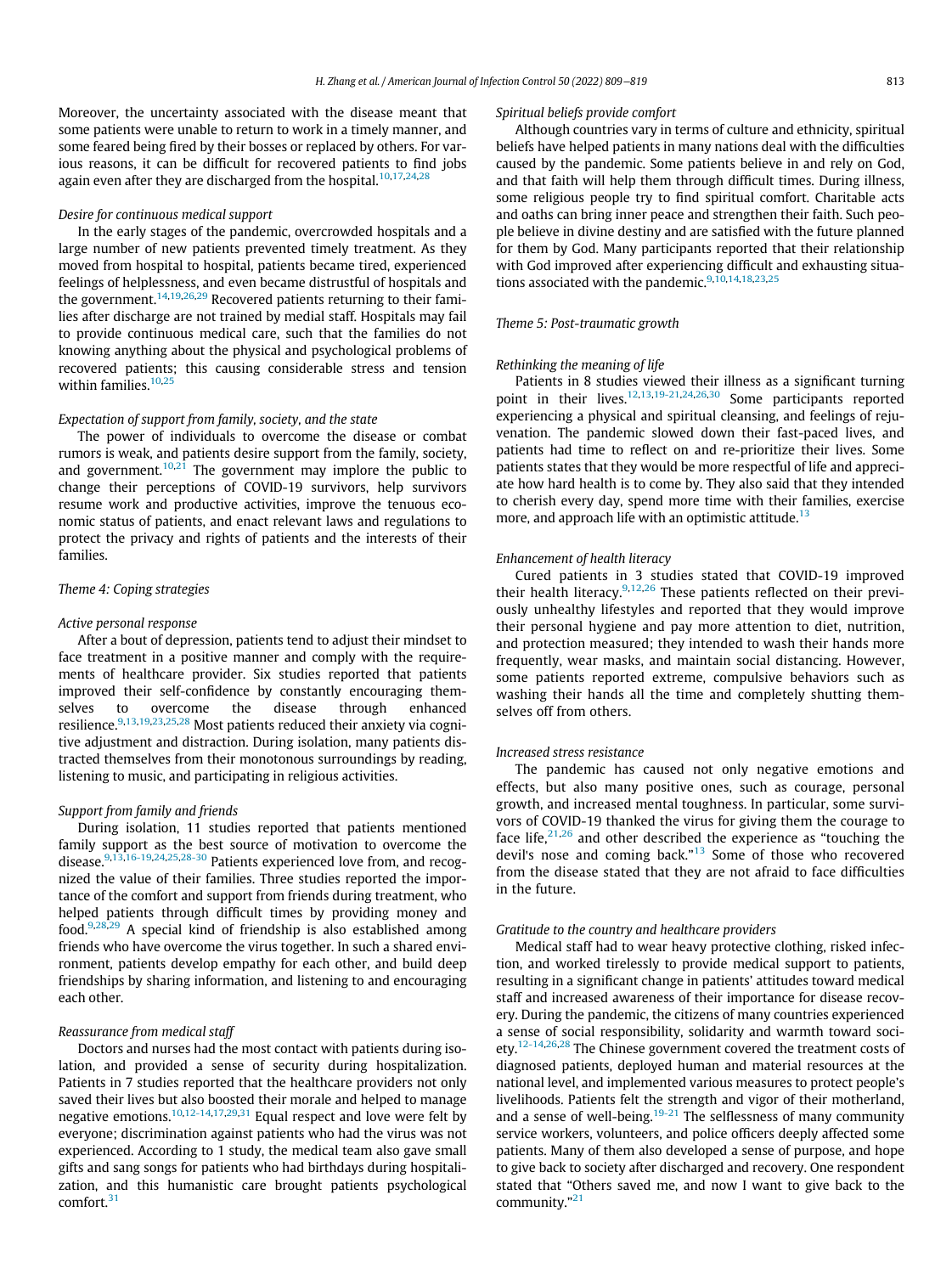#### DISCUSSION

This meta-synthesis included 23 qualitative studies pertaining to the inner world of confirmed COVID-19 patients. These studies covered more than 10 countries, including China, the USA, and Iran, allowing comprehensive analysis and interpretation of the experience, inner feelings and, psychological needs of infected persons. Five themes emerged: the complex psychological journey of patients with COVID-19, the physical impact of the disease, the expectation of multifaceted support and guidance, coping strategies, and post-traumatic growth. Our findings should help the public and healthcare professionals gain insight into the inner world of patients and could inform tailored care.

COVID-19 is a novel disease, such that patients have gone through the process of diagnosis, treatment, and recovery with limited information about their condition. Their healthcare experiences and the psychological journeys have been complex and dynamic; most interviewees experienced unpleasant physical, psychological, and social effect of their illness, and many developed post-traumatic stress reactions. Infected patients feel threatened by the unpredictability of the disease and may have a constant fear of death, as an instinctive reaction to unknown circumstances. The Centers for Disease Control and Prevention showed that patients in the acute phase of disease fear death due to clinical deterioration. Patients who are quarantined may not be aware of the possible psychological challenges after crisis ends. A qualitative study by Brooks $32$  revealed that isolation leads to negative emotional states such as irritability, insomnia, decreased concentration, and even anxiety and depression, which may all worsen over time. Similar conclusions were reached with respect to survivors of SARS, Ebola, and H1N1. $^{33-35}$  $^{33-35}$  $^{33-35}$  Park found that 42.9% of survivors experienced post-traumatic stress disorder, and 27.0% reported depression 1 year after Middle East Respiratory Syndrome.[36](#page-7-4) If negative emotions are not alleviated promptly, patients may exhibit unpredictable behaviors, such as concealing their disease, avoiding screening, and resistance to routine vaccination. Therefore, it is necessary to provide timely psychological treatment and counseling for patients. There are differences in the emotional responses among patients with different characteristics. for example, older infected patients with chronic diseases tend to be more anxious and pessimistic about their condition, while younger people are more positive. Also, female patients are more likely to express their feelings and show anxiety, while men tend to suppress their emotions and show anger. $37$  Therefore, psychological interventions should be individualized according to the patient's different characteristics.

The emotional reactions of patients differ by disease stages. Therefore, stage-specific psychological interventions should be developed for patients. In the early stage, patients are guided and encouraged to use the Internet to actively communicate their inner thoughts to family, friends, and medical personnel.<sup>[38](#page-7-6)</sup> In the middle stage, medical personnel impart disease knowledge to patients, and explain treatments and medications so that patients can understand their condition; they may also introduce patients to others who have been cured and discharged from hospital, to enhance patients' confidence about overcoming the disease. Positive encouragement and guidance can promote inner resilience, which is important because the disease can put the individual under psychological pressure. Patients are subsequently informed about home care and self-examination and -testing, and are encouraged to reintegrate with society and family life.

To alleviate negative emotions among the public and patients during the COVID-19 pandemic. China implemented a series of interventions, including the provision of mental health manuals and video education pertaining to disease prevention and control.<sup>[39](#page-7-7)</sup> Italy formed a multidisciplinary mental health team to provide services to inpatients and outpatients.<sup>[40](#page-7-8)</sup> The Korean Neuropsychiatric Associa-tion issued targeted psychological guidance for various groups<sup>[41](#page-7-9)</sup> (eg, the general public, parents of young children, healthcare providers, etc.). Countries such as the USA $42$  and UK $43$  have taken similar measures. Isolated patients should be provided with adequate spaces in which they can walk around freely, while isolation wards with windows allow patients to observe and maintain contact with the outside world. Finally, clocks on walls enable patients to keep track of time. Given the contagious nature of COVID-19, online therapy is recommended, via video conferencing with telephone follow-ups, to reduce the chance of viral transmission. It is recommended that hospitals establish psychological clinics so that survivors and their families can receive psychotherapy to reduce the adverse effects of the pandemic.

Notably, the survivors mentioned social stigma many times. Social stigma has long been closely associated with disease, with some labeling the sick unfavorably, creating stereotypes, and stigmatizing and othering the sick. $44$  An example of this is the 18th century "Typhoid Mary" phenomenon in the UK $.45$  $.45$  Outbreaks of COVID-19 result in social stigmatization of the infected and discrimination by others. Social stigma spreads much faster than diseases themselves and can have long-lasting psychosocial consequences for cured patients. It is therefore vital to communicate with patients and the public about COVID-19, and to prevent the stigmatization of patients. Stigmatization is irresponsible. Everyone should be treated equally during a pandemic, and survivors should not be isolated and viewed with suspicion. Negative stereotypes and misconceptions deny patients, who have already experienced physical suffering, their human rights. Social stigma exists among people and races, as well as cities and countries (eg, the label of the "Chinese virus"). $46$  No country is innocent in an outbreak; the worldwide community should unite to overcome pandemics. In the case of COVID-19, final victory will only be achieved when the last patient with the disease is discharged from hospital.

Some studies have reported factors promoting disease recovery, where the cultural milieu can significantly influence patient' psychological adjustment and adaptation. Traditional Chinese culture is collectivist, emphasizing collective. After the COVID-19 outbreak, the Chinese government fought the pandemic while under tremendous pressure, isolating Wuhan and surrounding cities to contain the spread of the virus. The solidarity among family members during the crisis was profoundly inspiring for patients. Medical and nursing staff always adhere to their code of professional ethics. Their fearlessness while fighting the pandemic conveyed a strong sense of support and security to patients. Religiosity also played an essential role with belief in God, prayer, and meditation creating inner peace for patients by promoting a positive attitude. $47$ 

In the current study, most survivors articulated multiple unmet needs, including a lack of employment, health literacy, and sanitation. According to the International Labor Organization report, the global unemployment rate is projected to rise from 4.936% to 5.644% pre-vs post-pandemic, equating to 24.7 million lost jobs. $48$  As the outbreak stabilizes, the state should actively encourage enterprises to resume work and production, and provide financial assistance to people with damaged livelihoods and economic difficulties, to foster economic development of cities and create more jobs. In addition, many patients expressed concerns about relapse after discharge, recovery of physical and mental status, and disease complications. High-risk (ie, psychologically impaired) groups should receive more psychological support. In the context of the current pandemic, survivors should be allowed to actively participate in prevention and control efforts, such as community-based disease awareness activities and anti-discrimination campaigns, and could also provide peer support for those having the same experience.<sup>[49](#page-7-17)</sup> For patients with sequelae, healthcare providers need to provide professional guidance and education;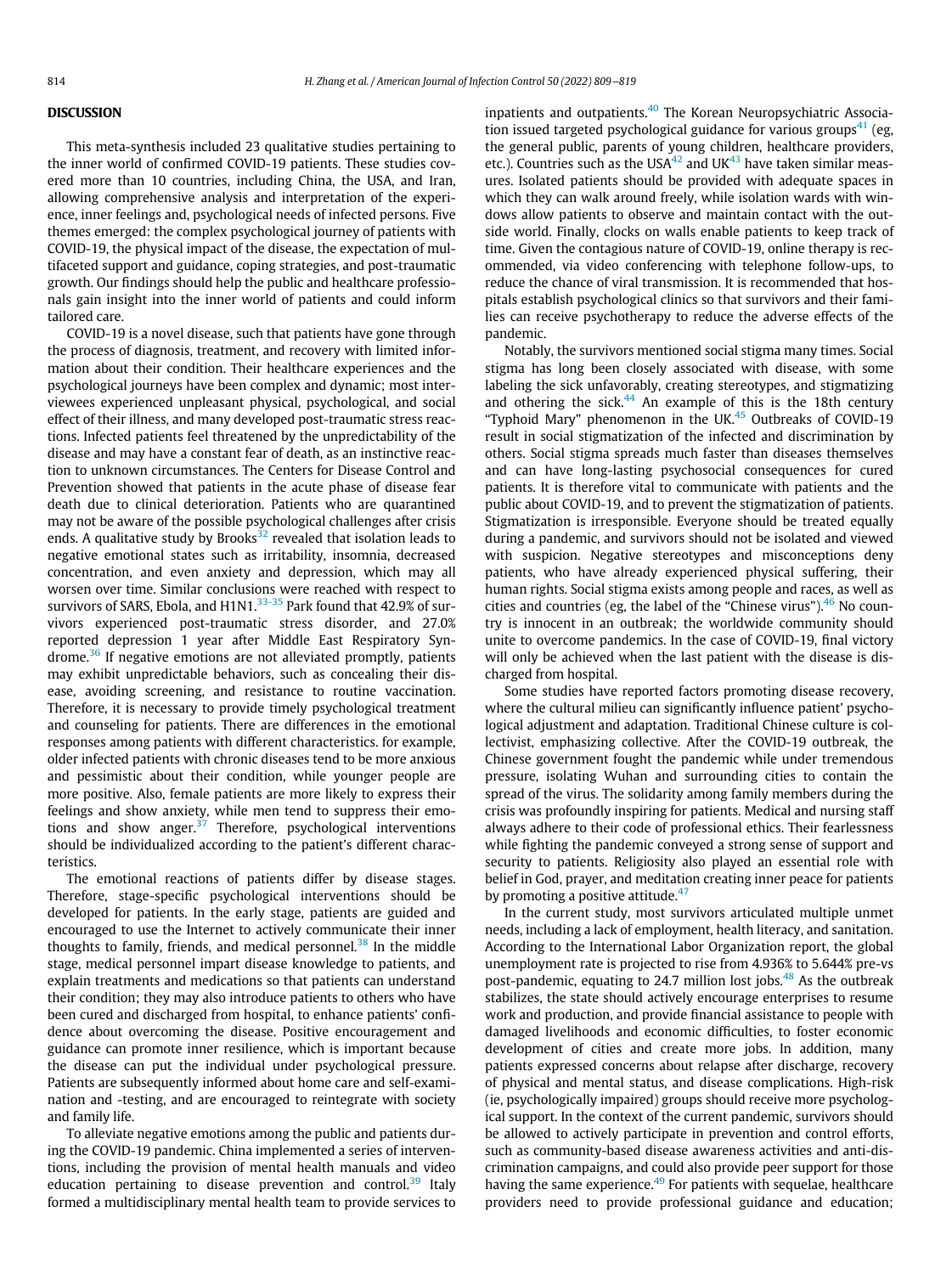ongoing follow-up is needed after discharge, and home planning and hands-on rehabilitation are needed for patients and caregivers.

<span id="page-6-1"></span><span id="page-6-0"></span>The initial phase of the COVID-19 outbreak exposed the inadequacy of public health event management, and individual countries should learn from their experience. $50$  A new system for epidemic prevention and control, and a new consultation process, should be implemented, along with public education pertaining to major public health emergencies. Also, healthcare departments should provide patients with relevant information on epidemic prevention and control, and address misconceptions. Governmental administrators should disseminate health and disease information through the Internet, media, and official channels. If necessary, celebrities could be employed to increase public confidence in a timely, open, and trans-parent manner.<sup>[51](#page-7-19)</sup> Adequate medical resources, and up-to-date and accurate health information, can reduce panic among the public.

<span id="page-6-6"></span><span id="page-6-5"></span><span id="page-6-4"></span><span id="page-6-3"></span><span id="page-6-2"></span>Pandemic prevention and control measures can create medical ethical issues due to invasion of patient's privacy (eg, the disclosure of patients' residential addresses, workplaces, and movements and disclosure of information about patients' families). Patients may feel angry and powerless in this context, which promotes distrust of the government. Therefore, public health departments must safeguard patients' privacy, while carrying out prevention and control work. Confidential and practical information must be disseminated rapidly and accurately.

<span id="page-6-21"></span><span id="page-6-15"></span><span id="page-6-12"></span><span id="page-6-10"></span><span id="page-6-9"></span><span id="page-6-8"></span><span id="page-6-7"></span>Countries around the world are implementing strictly measures to check for and control the spread of the virus. Overall, the COVID-19 global pandemic has been well controlled, and such that we are now in the so-called post-epidemic era that is an era in which the virus has not completely disappeared, fluctuates seasonally, and may break out on a small scale at any time. In the post-epidemic era, people are slowly adapting to the "new normal", and how to coexist with the virus merits deeper investigation. Reconstructing the inner world of COVID-19 survivors is an important long-term goal. The improvement in the pandemic situation and optimistic data made many people less vigilant; some even expressed the opinion that "this disease is not difficult to cure and many people recover", and "even if you get infected, it can be cured anyway." However, everyone who has experienced infection will likely agree that it is painful, with many unknowns. Only when the pandemic is completely over will patients' lives return to normal.

<span id="page-6-28"></span><span id="page-6-22"></span><span id="page-6-17"></span><span id="page-6-16"></span><span id="page-6-14"></span><span id="page-6-13"></span><span id="page-6-11"></span>Meta-synthesis involves reinterpretation of study findings others and has many strengths and limitations. The strict inclusion criteria of this study ensured the reliability of the included articles, and the lack of publication language restriction ensured an adequate number of papers and national data sources. However, this study did have some limitations; gray literature may have been missed, and the data were mainly from COVID-19 survivors rather than family members and healthcare providers. Also, we were concerned only with the recent psychological experience of survivors; the long-term effects of COVID-19 on patients need to be further explored in the future. Long-term follow-up studies are needed to gain a deeper understanding of how the psychological needs of survivors evolve over time.

### <span id="page-6-25"></span><span id="page-6-24"></span><span id="page-6-23"></span><span id="page-6-18"></span>**CONCLUSIONS**

<span id="page-6-27"></span><span id="page-6-26"></span><span id="page-6-20"></span><span id="page-6-19"></span>This systematic qualitative review examined the experiences of COVID-19 infected individuals worldwide. Five themes emerged highlighting the commonalities and characteristics of patients. We conclude that all patients experience difficulty adjusting to the role change between healthy person and patient, and that the psychological distress caused by COVID-19 to survivors is widespread and persistent. Promoting the return of survivors to society and family life is important for healthcare providers. Survivors should have access to more support in the battle against COVID-19. Future long-term follow-up studies are required to gain a deeper understanding of how the psychological needs of survivors evolve over time. ([Appendix S1,](#page-8-0) [Appendix S2,](#page-8-1) [Appendix S3](#page-9-0))

#### References

- 1. WHO. WHO announces COVID-19 outbreak of a pandemic.
- 2. [Lorusso D, Ray-Coquard I, Oaknin A, Banerjee S. Clinical research disruption in the](http://refhub.elsevier.com/S0196-6553(22)00058-X/sbref0002) [post-COVID-19 era: will the pandemic lead to change?](http://refhub.elsevier.com/S0196-6553(22)00058-X/sbref0002) ESMO Open. 2020;5: [e000924.](http://refhub.elsevier.com/S0196-6553(22)00058-X/sbref0002)
- 3. [Jin YH, Cai L, Cheng ZS, et al. A rapid advice guideline for the diagnosis and treat](http://refhub.elsevier.com/S0196-6553(22)00058-X/sbref0003)[ment of 2019 novel coronavirus \(2019-nCoV\) infected pneumonia \(standard ver](http://refhub.elsevier.com/S0196-6553(22)00058-X/sbref0003)sion). [Mil Med Res](http://refhub.elsevier.com/S0196-6553(22)00058-X/sbref0003). 2020;7:4.
- 4. WHO. Mental health and psychosocial considerations during the COVID-19 outbreak.
- 5. [Rubin GJ, Wessely S. The psychological effects of quarantining a city.](http://refhub.elsevier.com/S0196-6553(22)00058-X/sbref0005) BMJ. [2020;368:m313.](http://refhub.elsevier.com/S0196-6553(22)00058-X/sbref0005)
- 6. [Huang L, Yao Q, Gu X, et al. 1-year outcomes in hospital survivors with COVID-19:](http://refhub.elsevier.com/S0196-6553(22)00058-X/sbref0006) [a longitudinal cohort study.](http://refhub.elsevier.com/S0196-6553(22)00058-X/sbref0006) Lancet. 2021;398:747–758.
- 7. [Luo M, Guo L, Yu M, Jiang W, Wang H. The psychological and mental impact of](http://refhub.elsevier.com/S0196-6553(22)00058-X/sbref0007) [coronavirus disease 2019 \(COVID-19\) on medical staff and general public - A sys](http://refhub.elsevier.com/S0196-6553(22)00058-X/sbref0007)[tematic review and meta-analysis.](http://refhub.elsevier.com/S0196-6553(22)00058-X/sbref0007) Psychiatry Res. 2020;291: 113190.
- 8. [Lockwood C, Munn Z, Porritt K. Qualitative research synthesis: methodological](http://refhub.elsevier.com/S0196-6553(22)00058-X/sbref0008) [guidance for systematic reviewers utilizing meta-aggregation.](http://refhub.elsevier.com/S0196-6553(22)00058-X/sbref0008) Int J Evid Based Healthc[. 2015;13:179](http://refhub.elsevier.com/S0196-6553(22)00058-X/sbref0008)–187.
- 9. [Shaban RZ, Nahidi S, Sotomayor-Castillo C, et al. SARS-CoV-2 infection and COVID-](http://refhub.elsevier.com/S0196-6553(22)00058-X/sbref0009)[19: the lived experience and perceptions of patients in isolation and care in an](http://refhub.elsevier.com/S0196-6553(22)00058-X/sbref0009) [Australian healthcare setting.](http://refhub.elsevier.com/S0196-6553(22)00058-X/sbref0009) Am J Infect Control. 2020;48:1445–1450.
- 10. [Cervantes L, Martin M, Frank MG, et al. Experiences of latinx individuals hospital](http://refhub.elsevier.com/S0196-6553(22)00058-X/sbref0010)[ized for COVID-19: A qualitative study.](http://refhub.elsevier.com/S0196-6553(22)00058-X/sbref0010) JAMA Netw Open. 2021;4: e210684.
- 11. [Santiago-Rodriguez EI, Maiorana A, Peluso MJ, et al. Characterizing the COVID-19](http://refhub.elsevier.com/S0196-6553(22)00058-X/sbref0011) [illness experience to inform the study of post-acute sequelae and recovery: a qual](http://refhub.elsevier.com/S0196-6553(22)00058-X/sbref0011)[itative study.](http://refhub.elsevier.com/S0196-6553(22)00058-X/sbref0011) medRxiv. 2021;3:1–9.
- 12. Kürtüncü M, [Kurt](http://refhub.elsevier.com/S0196-6553(22)00058-X/sbref0012) A, Arslan N. The experiences of COVID-19 patients in intensive [care units: a qualitative study.](http://refhub.elsevier.com/S0196-6553(22)00058-X/sbref0012) Omega (Westport). 2021 302228211024120.
- 13. [Sun N, Wei L, Wang H, et al. Qualitative study of the psychological experience of](http://refhub.elsevier.com/S0196-6553(22)00058-X/sbref0013) [COVID-19 patients during hospitalization.](http://refhub.elsevier.com/S0196-6553(22)00058-X/sbref0013) J Affect Disord. 2021;278:15–22.
- 14. [Aliyu S, Travers JL, Norful AA, Clarke M, Schroeder K. The lived experience of being](http://refhub.elsevier.com/S0196-6553(22)00058-X/sbref0014) [diagnosed with COVID-19 among black patients: a qualitative study.](http://refhub.elsevier.com/S0196-6553(22)00058-X/sbref0014) J Patient Exp. [2021;8: 2374373521996963.](http://refhub.elsevier.com/S0196-6553(22)00058-X/sbref0014)
- 15. [Guo Q, Zheng Y, Shi J, et al. Immediate psychological distress in quarantined](http://refhub.elsevier.com/S0196-6553(22)00058-X/sbref0015) [patients with COVID-19 and its association with peripheral in](http://refhub.elsevier.com/S0196-6553(22)00058-X/sbref0015)flammation: A [mixed-method study.](http://refhub.elsevier.com/S0196-6553(22)00058-X/sbref0015) Brain Behav Immun. 2020;88:17–27.
- 16. [Missel M, Bernild C, Christensen SW, Dagyaran I, Berg SK. It](http://refhub.elsevier.com/S0196-6553(22)00058-X/sbref0016)'s not just a virus! lived [experiences of people diagnosed with COVID-19 infection in Denmark.](http://refhub.elsevier.com/S0196-6553(22)00058-X/sbref0016) Qual Health Res[. 2021;31:822](http://refhub.elsevier.com/S0196-6553(22)00058-X/sbref0016)–834.
- 17. [Jamili S, Ebrahimipour H, Adel A, et al. Experience of patients hospitalized with](http://refhub.elsevier.com/S0196-6553(22)00058-X/sbref0017) [COVID-19: A qualitative study of a pandemic disease in Iran.](http://refhub.elsevier.com/S0196-6553(22)00058-X/sbref0017) Health Expect. [2021;4:1](http://refhub.elsevier.com/S0196-6553(22)00058-X/sbref0017)–27.
- 18. [Jesmi AA, Mohammadzade-Tabrizi Z, Rad M, Hosseinzadeh-Younesi E, Pourhabib](http://refhub.elsevier.com/S0196-6553(22)00058-X/sbref0018) [A. Lived experiences of patients with COVID-19 infection: a phenomenology study.](http://refhub.elsevier.com/S0196-6553(22)00058-X/sbref0018) [Med Glas \(Zenica\)](http://refhub.elsevier.com/S0196-6553(22)00058-X/sbref0018). 2021;18:18–26.
- 19. [JingYuan Wang LWGW. A qualitative study of the experience of illness in 15](http://refhub.elsevier.com/S0196-6553(22)00058-X/sbref0019) [patients with COVID-19.](http://refhub.elsevier.com/S0196-6553(22)00058-X/sbref0019) Journal of Nursing. 2020;27:63–67.
- 20. [Fang Li LL. A qualitative study of psychological experiences during illness in](http://refhub.elsevier.com/S0196-6553(22)00058-X/sbref0020) [patients with COVID-19.](http://refhub.elsevier.com/S0196-6553(22)00058-X/sbref0020) Journal of QiLu Nursing. 2020;26:53–57.
- 21. [Kong Shunzhen YHQL. Qualitative study on the experience of severe patients with](http://refhub.elsevier.com/S0196-6553(22)00058-X/sbref0021) COVID-19. [Chinese Medical Ethics](http://refhub.elsevier.com/S0196-6553(22)00058-X/sbref0021). 2021;34:364–369.
- 22. [Moradi Y, Mollazadeh F, Karimi P, Hosseingholipour K, Baghaei R. Psychological](http://refhub.elsevier.com/S0196-6553(22)00058-X/sbref0022) [disturbances of survivors throughout COVID-19 crisis: a qualitative study.](http://refhub.elsevier.com/S0196-6553(22)00058-X/sbref0022) BMC Psychiatry[. 2020;20:594.](http://refhub.elsevier.com/S0196-6553(22)00058-X/sbref0022)
- 23. [Sahoo S, Mehra A, Suri V, et al. Lived experiences of the corona survivors \(patients](http://refhub.elsevier.com/S0196-6553(22)00058-X/sbref0023) [admitted in COVID wards\): A narrative real-life documented summaries of inter](http://refhub.elsevier.com/S0196-6553(22)00058-X/sbref0023)[nalized guilt, shame, stigma, anger.](http://refhub.elsevier.com/S0196-6553(22)00058-X/sbref0023) Asian J Psychiatr. 2020;53: 102187.
- 24. [Wu C, Cheng J, Zou J, Duan L, Campbell JE. Health-related quality of life of hospital](http://refhub.elsevier.com/S0196-6553(22)00058-X/sbref0024)[ized COVID-19 survivors: An initial exploration in Nanning city.](http://refhub.elsevier.com/S0196-6553(22)00058-X/sbref0024) China Soc Sci Med. [2021;274:113748.](http://refhub.elsevier.com/S0196-6553(22)00058-X/sbref0024)
- 25. [Akbarbegloo M, Sanaeefar M, Majid P, Mohammadzadeh M. Psychosocial care](http://refhub.elsevier.com/S0196-6553(22)00058-X/sbref0025) [experiences of patients with COVID-19 at home in Iran: a qualitative study.](http://refhub.elsevier.com/S0196-6553(22)00058-X/sbref0025) Health [Soc Care Community](http://refhub.elsevier.com/S0196-6553(22)00058-X/sbref0025). 2021;30:264–274.
- 26. [Norouzadeh R, Abbasinia M, Tayebi Z, et al. Experiences of patients With COVID-19](http://refhub.elsevier.com/S0196-6553(22)00058-X/sbref0026) [admitted to the intensive care units: a qualitative study.](http://refhub.elsevier.com/S0196-6553(22)00058-X/sbref0026) J Patient Exp. 2021;8: [23743735211007359.](http://refhub.elsevier.com/S0196-6553(22)00058-X/sbref0026)
- 27. [Yu Feng DHLS. Qualitative study on factors contributing anxiety and depression in](http://refhub.elsevier.com/S0196-6553(22)00058-X/sbref0027) [COVID-19 patients.](http://refhub.elsevier.com/S0196-6553(22)00058-X/sbref0027) J Nurs Sci. 2020;35:83–85.
- 28. [Son HM, Choi WH, Hwang YH, HR Yang. The lived experiences of COVID-19](http://refhub.elsevier.com/S0196-6553(22)00058-X/sbref0028) [patients in South Korea: a qualitative study.](http://refhub.elsevier.com/S0196-6553(22)00058-X/sbref0028) Int J Environ Res Public Health. [2021;18.](http://refhub.elsevier.com/S0196-6553(22)00058-X/sbref0028)
- 29. [Mukhtar NB, Abdullahi A, Abba MA, Mohammed J. Views and experiences of dis](http://refhub.elsevier.com/S0196-6553(22)00058-X/sbref0029)[charged COVID-19 patients in Kano, Nigeria: a qualitative study.](http://refhub.elsevier.com/S0196-6553(22)00058-X/sbref0029) Pan Afr Med J. [2020;37:38.](http://refhub.elsevier.com/S0196-6553(22)00058-X/sbref0029)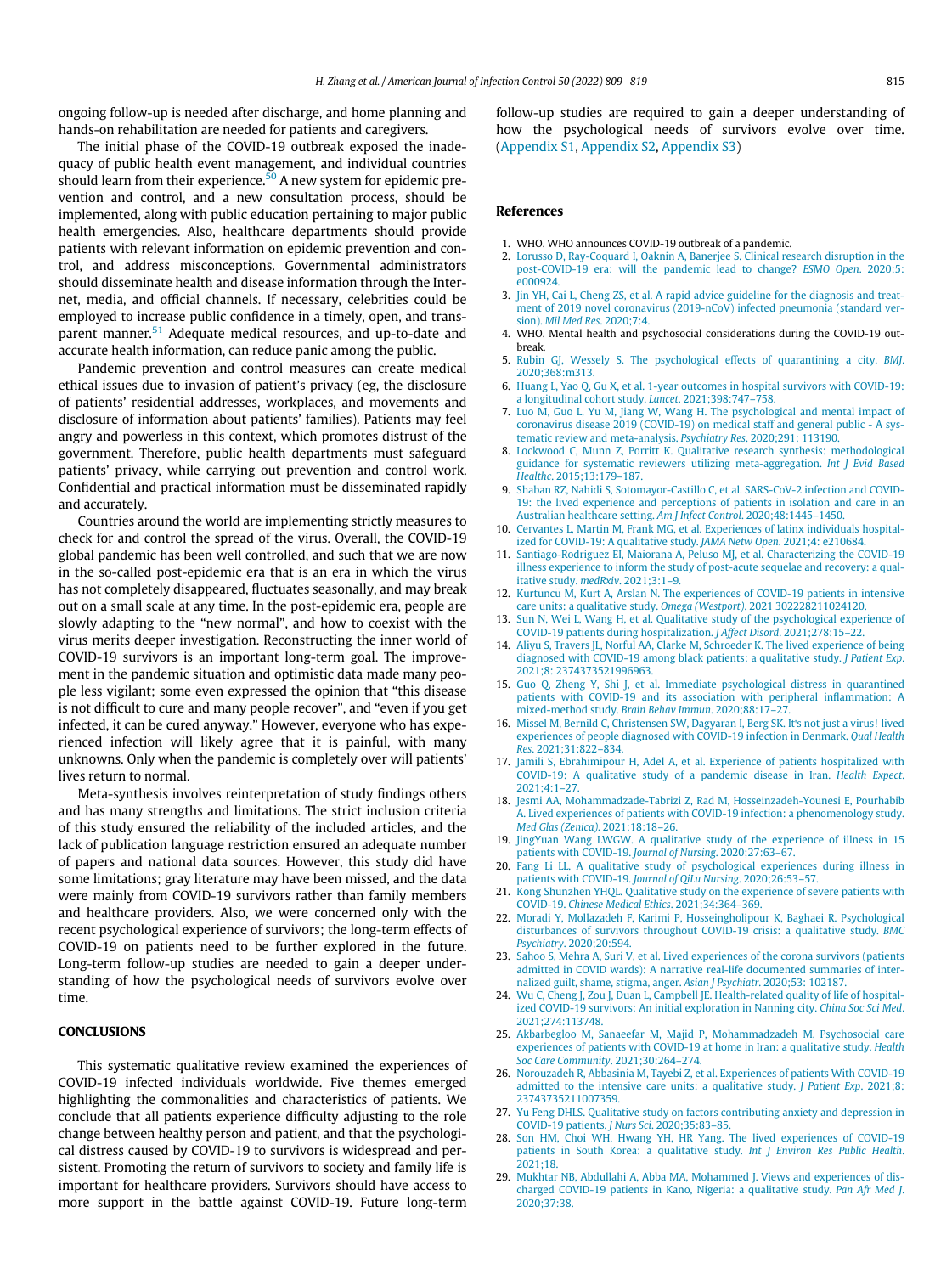- <span id="page-7-8"></span><span id="page-7-1"></span>30. [Berends K, Claus L, De Waele E, Crunelle CL, Matthys F, Vanderbruggen N. \[Experi](http://refhub.elsevier.com/S0196-6553(22)00058-X/sbref0030)[ences of COVID-ICU-survivors: mixed-methods study of psychological consequen](http://refhub.elsevier.com/S0196-6553(22)00058-X/sbref0030)[ces by written survey\].](http://refhub.elsevier.com/S0196-6553(22)00058-X/sbref0030) Tijdschr Psychiatr. 2021;63:324–330.
- <span id="page-7-9"></span><span id="page-7-0"></span>31. [Sun W, Zhou Y, Chen WT, et al. Disclosure experience among COVID-19-con](http://refhub.elsevier.com/S0196-6553(22)00058-X/sbref0031)firmed [patients in China: A qualitative study.](http://refhub.elsevier.com/S0196-6553(22)00058-X/sbref0031) J Clin Nurs. 2021;30:783–792.
- <span id="page-7-10"></span><span id="page-7-2"></span>[Brooks SK, Webster RK, Smith LE, et al. The psychological impact of quarantine and](http://refhub.elsevier.com/S0196-6553(22)00058-X/sbref0032) [how to reduce it: rapid review of the evidence.](http://refhub.elsevier.com/S0196-6553(22)00058-X/sbref0032) Lancet. 2020;395:912-920.
- <span id="page-7-11"></span><span id="page-7-3"></span>33. [Ahmed H, Patel K, Greenwood DC, et al. Long-term clinical outcomes in survivors](http://refhub.elsevier.com/S0196-6553(22)00058-X/sbref0033) [of severe acute respiratory syndrome and Middle East respiratory syndrome coro](http://refhub.elsevier.com/S0196-6553(22)00058-X/sbref0033)[navirus outbreaks after hospitalisation or ICU admission: A systematic review and](http://refhub.elsevier.com/S0196-6553(22)00058-X/sbref0033) meta-analysis. J Rehabil Med[. 2020;52:jrm00063.](http://refhub.elsevier.com/S0196-6553(22)00058-X/sbref0033)
- <span id="page-7-13"></span><span id="page-7-12"></span>34. [Almutairi AF, Adlan AA, Balkhy HH, Abbas OA, Clark AM. "It feels like I](http://refhub.elsevier.com/S0196-6553(22)00058-X/sbref0034)'m the dirti[est person in the world.": Exploring the experiences of healthcare providers who](http://refhub.elsevier.com/S0196-6553(22)00058-X/sbref0034) [survived MERS-CoV in Saudi Arabia.](http://refhub.elsevier.com/S0196-6553(22)00058-X/sbref0034) J Infect Public Health. 2018;11:187–191.
- <span id="page-7-15"></span><span id="page-7-14"></span>35. [Cheng SK, Wong CW, Tsang J, Wong KC. Psychological distress and negative](http://refhub.elsevier.com/S0196-6553(22)00058-X/sbref0035) [appraisals in survivors of severe acute respiratory syndrome \(SARS\).](http://refhub.elsevier.com/S0196-6553(22)00058-X/sbref0035) Psychol Med. [2004;34:1187](http://refhub.elsevier.com/S0196-6553(22)00058-X/sbref0035)–1195.
- <span id="page-7-16"></span><span id="page-7-4"></span>36. [Park HY, Park WB, Lee SH, et al. Posttraumatic stress disorder and depression of](http://refhub.elsevier.com/S0196-6553(22)00058-X/sbref0036) [survivors 12 months after the outbreak of Middle East respiratory syndrome in](http://refhub.elsevier.com/S0196-6553(22)00058-X/sbref0036) South Korea. [BMC Public Health](http://refhub.elsevier.com/S0196-6553(22)00058-X/sbref0036). 2020;20:605.
- <span id="page-7-17"></span><span id="page-7-5"></span>37. [Vindegaard N, Benros ME. COVID-19 pandemic and mental health consequences:](http://refhub.elsevier.com/S0196-6553(22)00058-X/sbref0037) [Systematic review of the current evidence.](http://refhub.elsevier.com/S0196-6553(22)00058-X/sbref0037) Brain Behav Immun. 2020;89:531– [542.](http://refhub.elsevier.com/S0196-6553(22)00058-X/sbref0037)
- <span id="page-7-18"></span><span id="page-7-6"></span>38. [Fan J, Zhou M, Wei L, Fu L, Zhang X, Shi Y. A qualitative study on the psychological](http://refhub.elsevier.com/S0196-6553(22)00058-X/sbref0038) needs of hospitalized newborns' [parents during covid-19 outbreak in China.](http://refhub.elsevier.com/S0196-6553(22)00058-X/sbref0038) Ira[nian Journal of Pediatrics](http://refhub.elsevier.com/S0196-6553(22)00058-X/sbref0038). 2020;30:1–7.
- <span id="page-7-19"></span><span id="page-7-7"></span>39. [Li W, Yang Y, Liu ZH, et al. Progression of Mental Health Services during the](http://refhub.elsevier.com/S0196-6553(22)00058-X/sbref0039) [COVID-19 Outbreak in China.](http://refhub.elsevier.com/S0196-6553(22)00058-X/sbref0039) Int J Biol Sci. 2020;16:1732–1738.
- 40. D'[Agostino A, Demartini B, Cavallotti S, Gambini O. Mental health services in Italy](http://refhub.elsevier.com/S0196-6553(22)00058-X/sbref0040) [during the COVID-19 outbreak.](http://refhub.elsevier.com/S0196-6553(22)00058-X/sbref0040) Lancet Psychiatry. 2020;7:385–387.
- 41. [Jung SJ, Jun JY. Mental health and psychological intervention amid COVID-19 out](http://refhub.elsevier.com/S0196-6553(22)00058-X/sbref0041)[break: perspectives from South Korea.](http://refhub.elsevier.com/S0196-6553(22)00058-X/sbref0041) Yonsei Med J. 2020;61:271–272.
- 42. [Goldman ML, Druss BG, Horvitz-Lennon M, et al. Mental health policy in the era of](http://refhub.elsevier.com/S0196-6553(22)00058-X/sbref0042) COVID-19. Psychiatr Serv[. 2020;71:1158](http://refhub.elsevier.com/S0196-6553(22)00058-X/sbref0042)–1162.
- 43. Holmes EA, O'[Connor RC, Perry VH, et al. Multidisciplinary research priorities for](http://refhub.elsevier.com/S0196-6553(22)00058-X/sbref0043) [the COVID-19 pandemic: a call for action for mental health science.](http://refhub.elsevier.com/S0196-6553(22)00058-X/sbref0043) Lancet Psychiatry[. 2020;7:547](http://refhub.elsevier.com/S0196-6553(22)00058-X/sbref0043)–560.
- 44. [Bhattacharya P, Banerjee D, The Rao TS. Untold" side of COVID-19: social stigma](http://refhub.elsevier.com/S0196-6553(22)00058-X/sbref0044) [and its consequences in india.](http://refhub.elsevier.com/S0196-6553(22)00058-X/sbref0044) Indian J Psychol Med. 2020;42:382–386.
- 45. [Marineli F, Tsoucalas G, Karamanou M, Androutsos G. Mary Mallon \(1869-1938\)](http://refhub.elsevier.com/S0196-6553(22)00058-X/sbref0045) [and the history of typhoid fever.](http://refhub.elsevier.com/S0196-6553(22)00058-X/sbref0045) Ann Gastroenterol. 2013;26:132–134.
- 46. [Cabrini L, Landoni G, Zangrillo A. Minimise nosocomial spread of 2019-nCoV when](http://refhub.elsevier.com/S0196-6553(22)00058-X/sbref0046) [treating acute respiratory failure.](http://refhub.elsevier.com/S0196-6553(22)00058-X/sbref0046) Lancet. 2020;395:685.
- 47. [Hamilton JB, Best NC, Barney TA, Worthy VC, Phillips NR. Using spirituality to Cope](http://refhub.elsevier.com/S0196-6553(22)00058-X/sbref0047) [with COVID-19: the experiences of African American breast cancer survivors.](http://refhub.elsevier.com/S0196-6553(22)00058-X/sbref0047) J [Cancer Educ](http://refhub.elsevier.com/S0196-6553(22)00058-X/sbref0047). 2021;17:1–7.
- 48. [Kawohl W, Nordt C. COVID-19, unemployment, and suicide.](http://refhub.elsevier.com/S0196-6553(22)00058-X/sbref0048) Lancet Psychiatry. [2020;7:389](http://refhub.elsevier.com/S0196-6553(22)00058-X/sbref0048)–390.
- 49. [James PB, Wardle J, Steel A, Adams J. Post-Ebola psychosocial experiences and cop](http://refhub.elsevier.com/S0196-6553(22)00058-X/sbref0049)[ing mechanisms among Ebola survivors: a systematic review.](http://refhub.elsevier.com/S0196-6553(22)00058-X/sbref0049) Trop Med Int Health. [2019;24:671](http://refhub.elsevier.com/S0196-6553(22)00058-X/sbref0049)–691.
- 50. [Liu Q, Luo D, Haase JE, et al. The experiences of health-care providers during the](http://refhub.elsevier.com/S0196-6553(22)00058-X/sbref0050) [COVID-19 crisis in China: a qualitative study.](http://refhub.elsevier.com/S0196-6553(22)00058-X/sbref0050) Lancet Glob Health. 2020;8:e790– [e7e8.](http://refhub.elsevier.com/S0196-6553(22)00058-X/sbref0050)
- 51. [Wang C, Pan R, Wan X, et al. A longitudinal study on the mental health of general](http://refhub.elsevier.com/S0196-6553(22)00058-X/sbref0051) [population during the COVID-19 epidemic in China.](http://refhub.elsevier.com/S0196-6553(22)00058-X/sbref0051) Brain Behav Immun. [2020;87:40](http://refhub.elsevier.com/S0196-6553(22)00058-X/sbref0051)–48.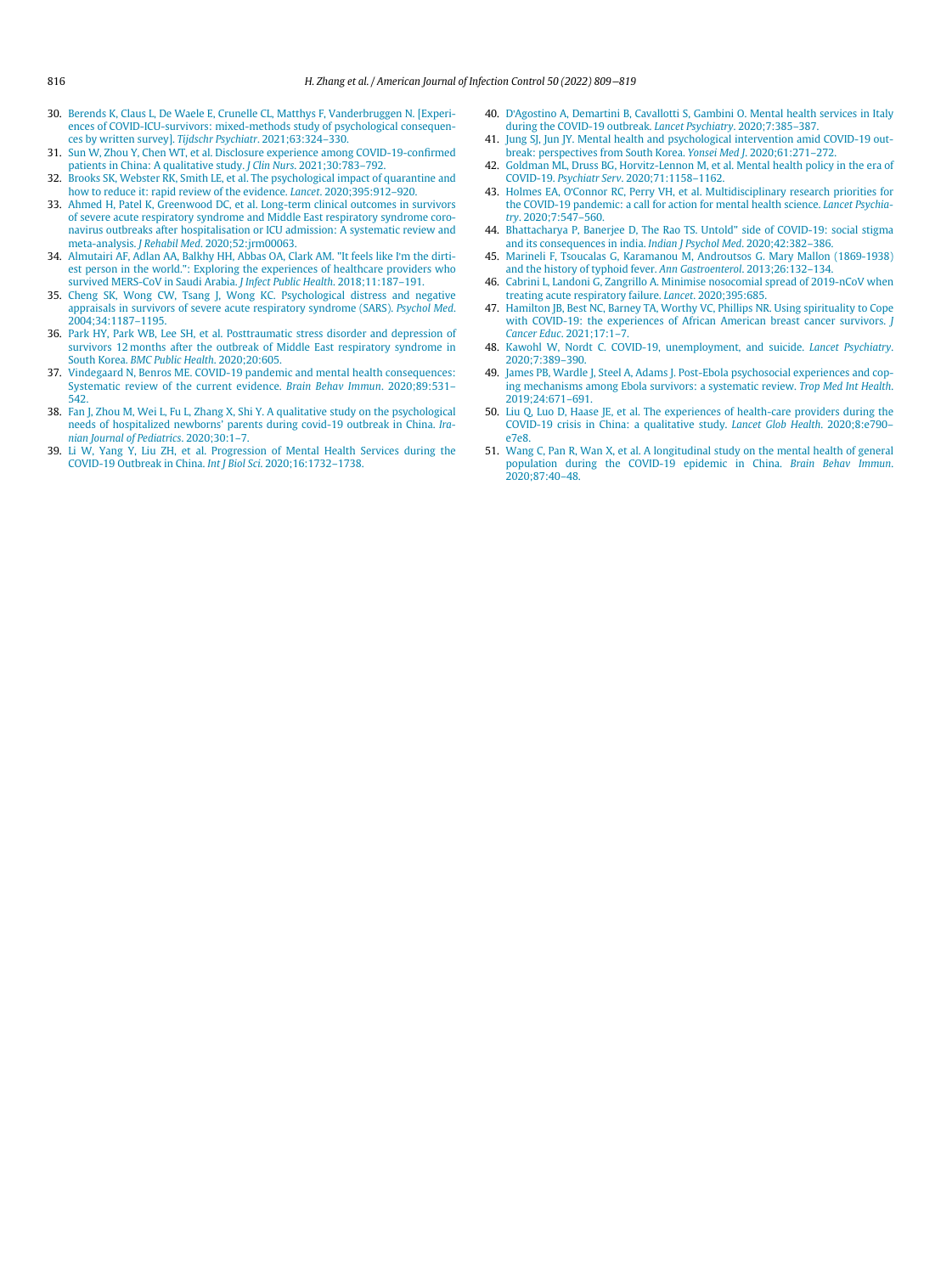## <span id="page-8-0"></span>Appendix S1

Article retrieval strategy

| #1 "COVID-19" [MeSH Terms]                                                       |
|----------------------------------------------------------------------------------|
| #2 Coronavirus [Title/Abstract] OR COVID-19[Title/Abstract] OR 2019-ncov [Title/ |
| Abstract] OR SARS-cov-2[Title/Abstract]                                          |
| #3 #1 OR #2                                                                      |
| #4 "qualitative" [MeSH Terms]                                                    |
| #5 qualitative* [Title/Abstract] OR phenomenology [Title/Abstract] OR grounded   |
| theory [Title/Abstract]                                                          |

#6 #4 OR #5

#7 "Patient" [MeSH Terms]

#8 Patient\*[Title/Abstract] OR Client\*[Title/Abstract] OR survivor\*[Title/Abstract]

OR Infected person [Title/Abstract]

#9 #7 OR #8

#10 #3 AND #6 AND #9

#### <span id="page-8-1"></span>Appendix S2

Literature quality evaluation

|    | Study                            | Q1 | Q <sub>2</sub> | Q <sub>3</sub> | Q4 | Q <sub>5</sub> | Q <sub>6</sub> | Q7 | Q8 | Q9 | Q10 | Grade |
|----|----------------------------------|----|----------------|----------------|----|----------------|----------------|----|----|----|-----|-------|
|    | Shaban, R. Z. et al.             |    | Y              |                | Y  | v              | N              | N  |    |    |     |       |
|    | Guo, Q, et al.                   |    |                |                | U  |                | N              | N  |    |    |     |       |
| 3  | Sun, W. et al.                   |    |                |                |    |                | N              | N  |    |    |     |       |
| 4  | Jing Yuan Wang et al.            |    |                |                |    |                | N              | N  |    |    |     |       |
| 5  | Fang Li, Li et al.               |    |                |                |    |                | N              | N  |    |    |     |       |
| 6  | Kong Shuzhen et al.              |    |                |                |    |                | N              | N  |    |    |     |       |
|    | Yu Feng et al.                   |    |                |                |    |                | N              | N  |    |    |     |       |
| 8  | Moradi, Y. et al.                |    |                |                |    |                | N              | N  |    |    |     |       |
| 9  | Jesmi, A. A. et al.              |    |                |                |    |                | N              | N  |    |    |     |       |
| 10 | Sahoo, S. et al.                 |    |                |                |    |                | N              | N  |    |    |     |       |
| 11 | Mukhtar, N. B. et al.            |    |                |                |    |                | N              | N  |    |    |     |       |
| 12 | Berends, K. et al.               |    |                |                |    |                | N              | N  |    |    |     |       |
| 13 | Sun, N. et al.                   |    |                |                |    |                | N              | N  |    |    |     |       |
| 14 | Wu, C. et al.                    |    |                |                |    |                | N              | N  |    |    |     |       |
| 15 | Missel, M. et al.                |    |                |                |    |                | N              | N  |    |    |     |       |
| 16 | Akbarbegloo, M. et al.           |    |                |                |    |                | N              | N  |    |    |     |       |
| 17 | Norouzadeh, R. et al.            |    |                |                |    |                | N              | N  |    |    |     |       |
| 18 | Jamili, S. et al.                |    |                |                |    |                | N              | N  |    |    |     |       |
| 19 | Aliyu, S. et al.                 |    |                |                |    |                | N              | N  |    |    |     |       |
| 20 | Cervantes, L. et al.             |    |                |                |    |                | N              | N  |    |    |     |       |
| 21 | Santiago-Rodriguez, E. I. et al. |    |                |                |    |                | N              |    |    |    |     |       |
| 22 | Kürtüncü, M. et al.              |    |                |                |    |                | N              |    |    |    |     |       |
| 23 | Son, H. M. et al.                |    |                |                |    |                | N              |    |    |    |     |       |

Q1. Is there congruity between the stated philosophical perspective and the research methodology? Q2. Is there congruity between the stated philosophical perspective and the research methodology? Q3. Is there congruity between the research methodology and the methods used to collect data? Q4. Is there congruity between the research methodology and the representation and analysis of data? Q5. Is there congruity between the research methodology and the interpretation of results? Q6. Is there a statement locating the reseacher culturally or theoretically? Q7. Is the influence of the researcher on the research, and vice-versa, addressed? Q8. Are participant, and their voices, adequately represented? Q9. Is the research ethical according to current criteria or, for recent studies, and is there evidence of ethical approval by an appropriate body? Q10. Do the conclusions drawn in the research report flow from the analysis or interpretation, of the data?

Y, Yes; N, NO; U, Unclear; Grade A: the quality standard is fully met, such that the possibility of bias is remote; Grade B: the quality standard is partially met, such that the possibility of bias is moderate.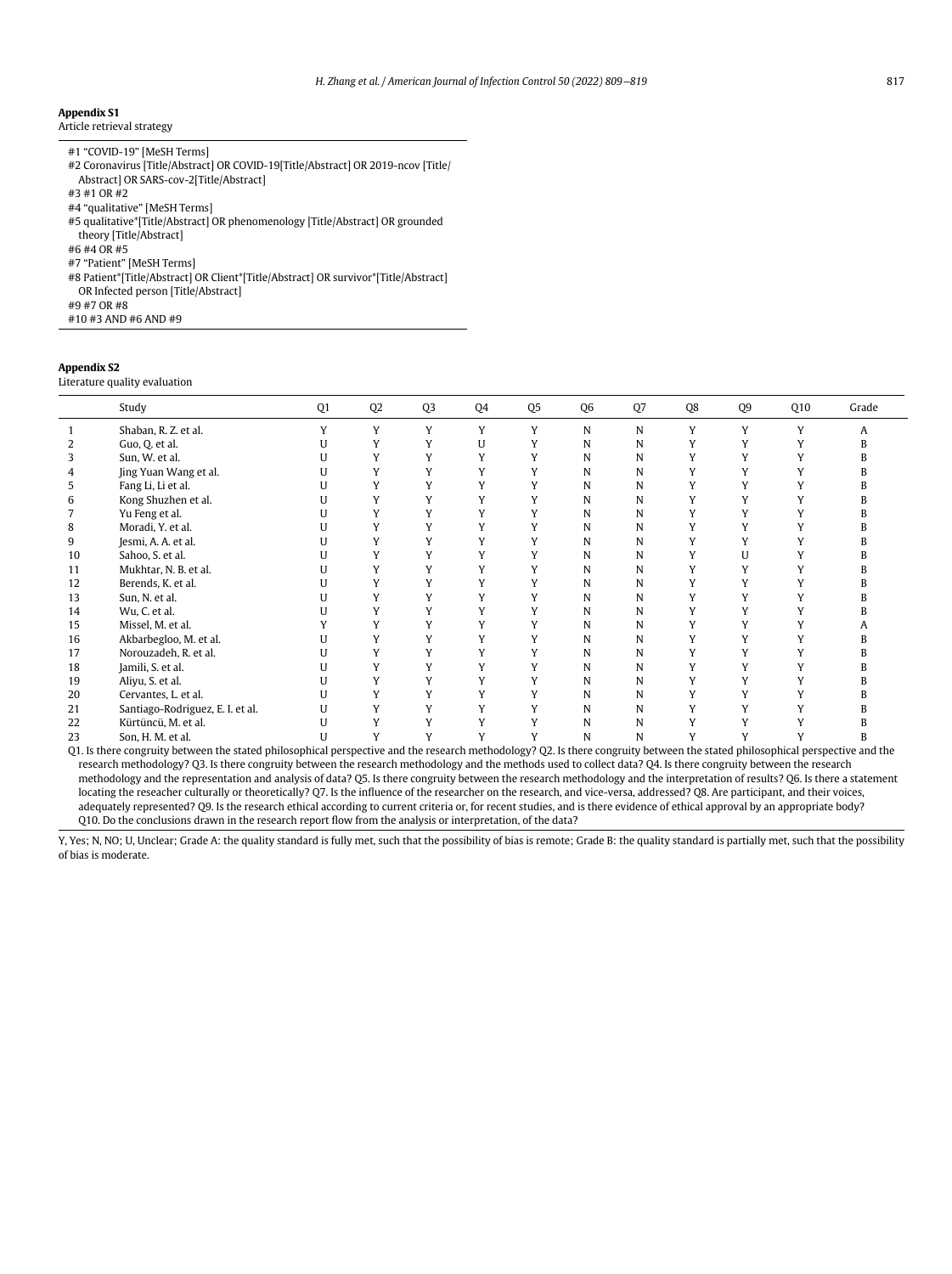# **Appendix S3**<br>Included in the literature

<span id="page-9-0"></span>

| number Author  |                        | Year | Country   | Methods                                                        | Sample     | Interesting phenomena                                                                                                                                                      | Location                                         | Theme                                                                                                                                                                                                                                                            |  |
|----------------|------------------------|------|-----------|----------------------------------------------------------------|------------|----------------------------------------------------------------------------------------------------------------------------------------------------------------------------|--------------------------------------------------|------------------------------------------------------------------------------------------------------------------------------------------------------------------------------------------------------------------------------------------------------------------|--|
| -1             | Shaban, R. Z. et al.   | 2020 | Australia | Semistructured inter-<br>view by telephone                     | 11         | Explore the lived experience and percep-<br>tions of patients in isolation with<br>COVID-19                                                                                | Hospital isolation<br>ward                       | 5 themes: 1. Knowing about COVID-19, 2. Planning for<br>and responding to COVID-19, 3. Being infected, 4. Life<br>in the isolation and room, 5. Post-discharge life                                                                                              |  |
| 2              | Guo, Q. et al.         | 2020 | China     | Mixed-methods                                                  | $\sqrt{5}$ | Explore the mental status of patients<br>with COVID-19                                                                                                                     | Hospital isolation<br>ward                       | 3 themes: 1. Negative emotions, 2. Stigma, 3. Uncer-<br>tainty regarding the virus                                                                                                                                                                               |  |
| 3              | Sun, W. et al.         | 2020 | China     | Semistructured<br>interview                                    | 26         | Understand COVID patients' experiences<br>of and perspectives on disclosure of<br>their illness, and explore and describe<br>the factors affecting disclosure<br>decisions | Hospital isolation<br>ward                       | 4 themes: 1. Person disclosed to, 2. Reasons for disclo-<br>sure, 3. Reasons for nondisclosure, 4. Impact of<br>disclosure                                                                                                                                       |  |
| $\overline{4}$ | Jing Yuan Wang et al.  | 2020 | China     | Semistructured<br>interview                                    | 15         | Explore the experiences and feelings of<br>patients with novel coronavirus pneu-<br>monia during the disease process                                                       | Hospital isolation<br>ward                       | 3 themes: 1. Negative psychological experience, 2. Posi-<br>tive psychological experience, 3. Gratitude                                                                                                                                                          |  |
| 5              | Fang Li, Li et al.     | 2020 | China     | Semistructured inter-<br>view by video clip                    | 13         | Investigating the psychological experi-<br>ence of patients with COVID-19 during<br>their illness                                                                          | Hospital isolation<br>ward                       | 3 themes: 1. Presence of varying degrees of anxiety in<br>patients with novel coronavirus, 2. Acute stress in<br>patients with novel coronavirus, 3. Post-traumatic<br>growth in patients with novel coronavirus                                                 |  |
| 6              | Kong Shuzhen et al.    | 2020 | China     | Semistructured<br>interview                                    | 11         | Understanding the physical and mental<br>experiences of patients with COVID-19<br>who have experienced infection                                                           | Hospital isolation<br>ward                       | 3 themes: 1. Effects of illness on the body, 2. The emo-<br>tional experience of illness, 3. Feelings and thoughts<br>post illness                                                                                                                               |  |
| $\overline{7}$ | Yu Feng et al.         | 2020 | China     | Semistructured<br>interview                                    | 18         | Explore factors influencing anxiety and<br>depression in patients with COVID-19                                                                                            | Hospital isolation<br>ward                       | 3 themes: 1. Personal factors, 2. Family factors, 3. Envi-<br>ronmental factors                                                                                                                                                                                  |  |
| 8              | Moradi. Y. et al.      | 2020 | Iran      | Semistructured inter-<br>view by telephone                     | 14         | Explore psychological disturbances in<br>COVID-19 survivors throughout the<br>pandemic                                                                                     | Hospital isolation<br>ward                       | 3 themes: 1. Living in limbo, 2. Psychological distress<br>behind the wall, 3. Psychological burden of being a<br>carrier                                                                                                                                        |  |
| 9              | Jesmi, A. A. et al.    | 2020 | Iran      | Semistructured inter-<br>view by telephone<br>and face to face | 14         | Describe experiences of patients with<br>COVID-19 infection                                                                                                                | Hospital isolation<br>ward                       | 3 themes: 1. Mental strain, 2. Physical manifestations, 3.<br>Coping mechanisms                                                                                                                                                                                  |  |
| 10             | Sahoo, S. et al.       | 2020 | India     | Narrativ                                                       | 3          | Discuss the experience of 3 persons diag-<br>nosed with COVID-19 infection admit-<br>ted to a COVID ward                                                                   | Hospital isolation<br>ward                       | 3 themes: 1. Dilemma of being a leader, 2. The troubled<br>family, 3. The computer savvy boy                                                                                                                                                                     |  |
| 11             | Mukhtar, N. B. et al.  | 2020 | Nigeria   | Semistructured inter-<br>view by telephone                     | 11         | Patients' experiences and perspectives<br>about COVID-19 and its treatment.                                                                                                | Patient's home                                   | 4 themes: 1. Community and secondary transmission, 2.<br>Beliefs and precautionary measures against COVID-<br>19, 3. Experiences of patients during COVID-19 hospi-<br>talization, 4. Suggestions for improvement of care<br>and post-hospitalization experience |  |
| 12             | Berends, K. et al.     | 2021 | Belgium   | Semistructured<br>interview                                    | 19         | Understanding the experience of patients<br>admitted to hospital for COVID-19                                                                                              | Hospital isolation<br>ward                       | 4 themes: 1. Experience, 2. Coping, 3. Integrating expe-<br>rience into life, 4 The importance of support systems                                                                                                                                                |  |
| 13             | Sun, N. et al.         | 2021 | China     | Semistructured inter-<br>view by telephone<br>and face to face | 16         | Explore the psychology of COVID-19<br>patients during hospitalization                                                                                                      | Hospital isolation<br>ward and Patient's<br>home | 5 themes: 1. Attitude towards the disease, 2. Stressors,<br>3. Body and mind reactions, 4. Factors promoting epi-<br>demic prevention, 5. Psychological growth and<br>outlook                                                                                    |  |
| 14             | Wu, C. et al.          | 2021 | China     | Semistructured inter-<br>view by telephone                     | 16         | Explore the daily life and HRQoL of hos-<br>pitalized COVID-19 survivors 3 months<br>after being discharged                                                                | Patient's home                                   | 8 themes: 1. Physical symptoms, 2. Anxiety, 3. Trauma,<br>4. Economic losses, 5. Place-based identity, 6. Self-<br>stigma, 7. Health self-interventions, 8. Changing<br>lifestyle                                                                                |  |
| 15             | Missel, M. et al.      | 2021 | Denmark   | Semistructured inter-<br>view by telephone                     | 15         | Explore the lived experiences of people<br>infected with COVID-19 in Denmark<br>during the first phase of the pandemic                                                     | Hospital isolation<br>ward and<br>Patient's home | 3 themes: 1. COVID-19 as a threat to the body, 2. Inter-<br>ference of COVID-19 with Ordinary social<br>relationships                                                                                                                                            |  |
| 16             | Akbarbegloo, M. et al. | 2021 | Iran      | Semistructured<br>interview                                    | 30         | Examine the psychosocial experiences of<br>patients with COVID-19 after passing<br>the crisis stage.                                                                       | Hospital isolation<br>ward                       | 3 themes: 1. Social rejection, 2. Lack of support, 3 Efforts<br>to gain mental tranquility                                                                                                                                                                       |  |